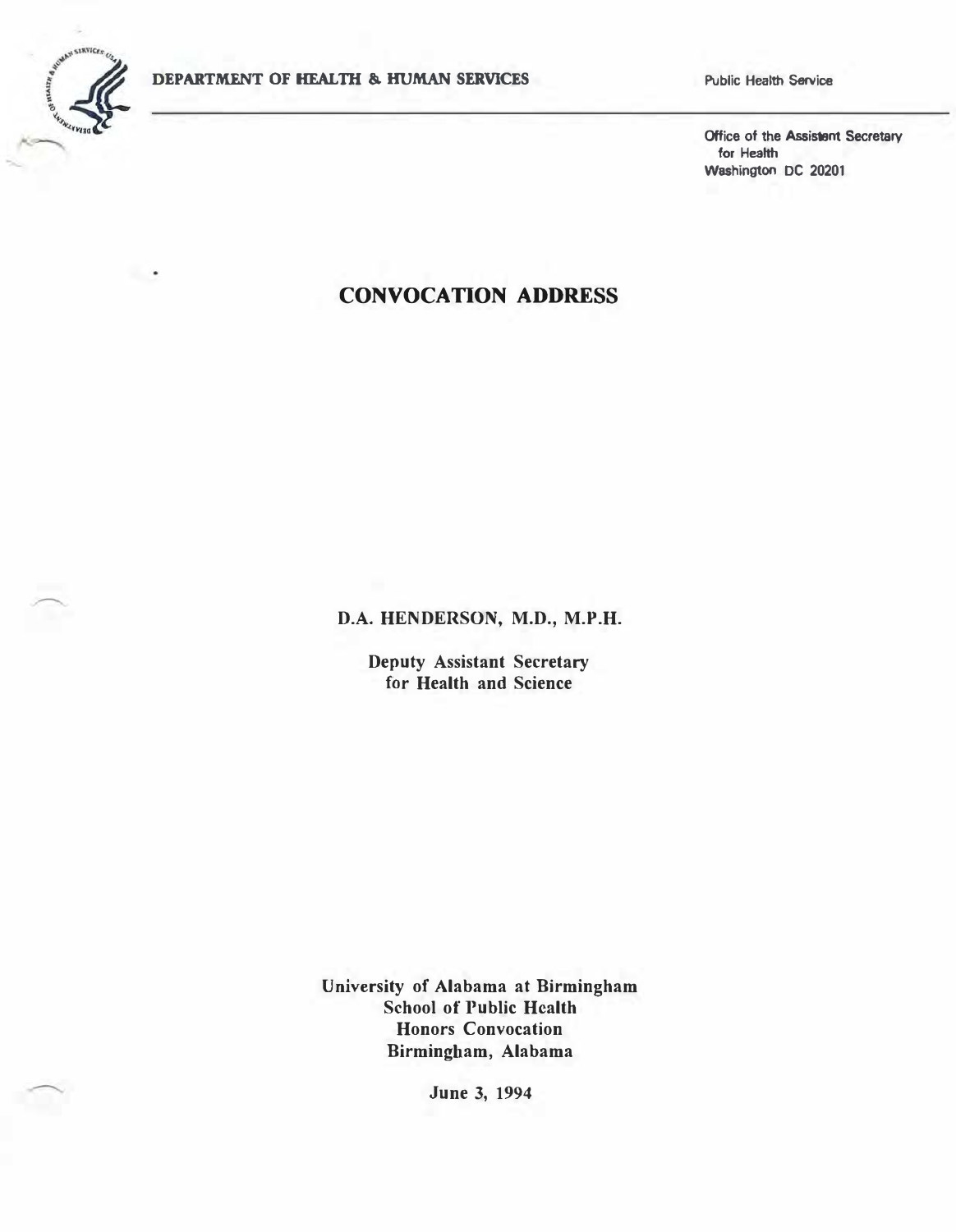## CONVOCATION ADDRESS

It is an honor and special privilege to participate with you today in these convocation exercises. You embark upon a career in public health at a time which promises to be for public health professionals the most exciting period in our entire history. You enter this field just as advances in biomedical research are opening whole new vistas of opportunity. You enter at a time when we have begun to appreciate the challenge and potentials of the behavioral sciences and to apply them practically. You enter the field at a time when, at last, we have begun to take health reform seriously. Symbolic of this promise is the fact that today you broke ground for a new building — and only a week ago. I attended similar ground-breaking ceremonies at the Johns Hopkins School of Hygiene and Public Health.

It is gratifying to me to see, at last, the breadth of interest in and concern for our health care system and the host of people who have begun to inform themselves about the issues and to engage actively in this debate. This is a sea change from a situation I remember all too vividly little more than two years ago when I served at the White House. It had become increasingly apparent to me from numerous discussions with patients and with the private corporate sector, that they saw the medical care (so-called) system as serving them ever more poorly. Moreover, many corporate clients had both the will and financial clout to effect change which would at least constrain their own costs  $-$  and they were beginning to do just that. It was also apparent that such changes predictably would have far reaching effects on medical care practice, on the health of the public at large and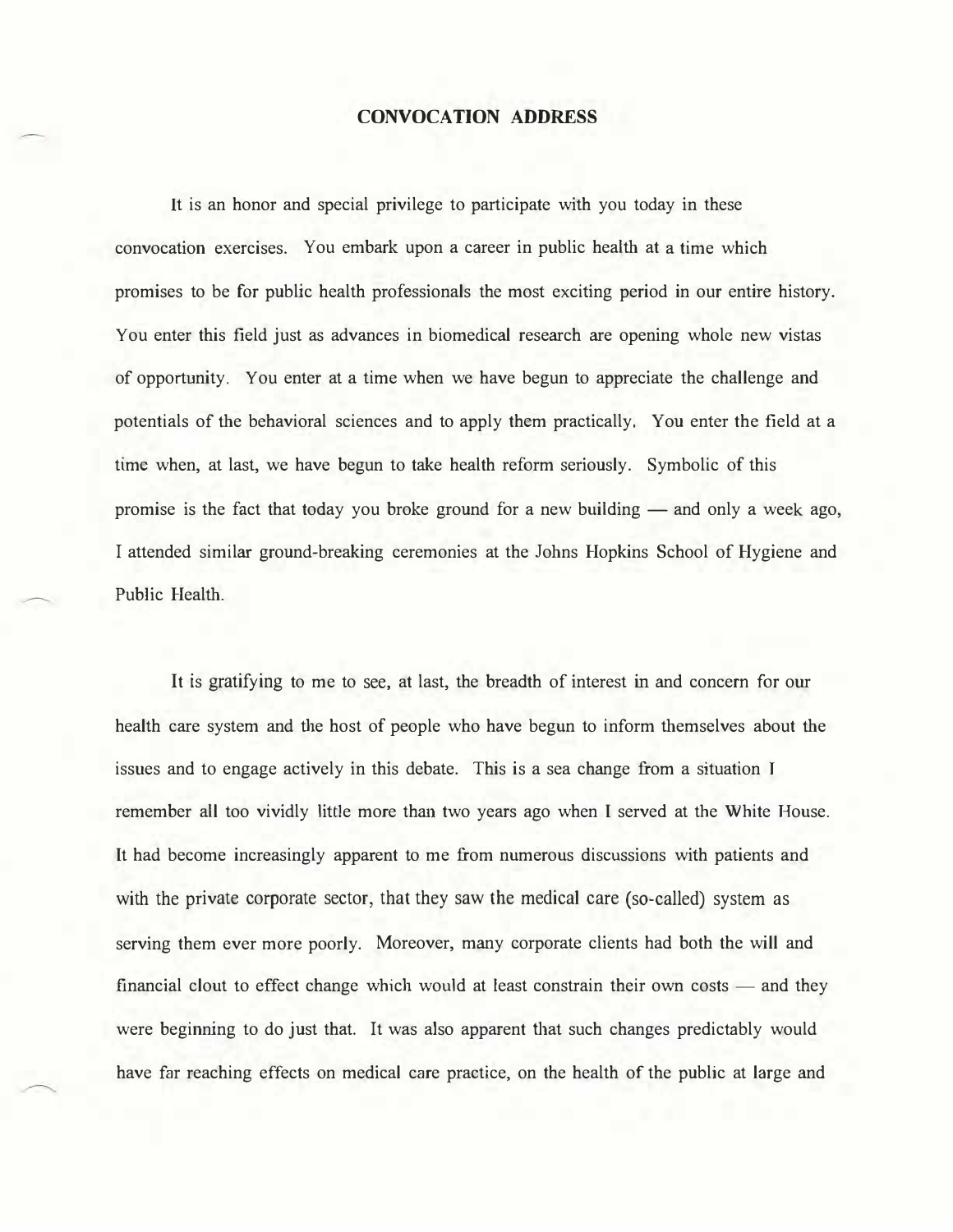on academic health centers in particular. I discovered, however, that most of my curative care colleagues and, indeed, the academic health centers themselves, viewed the problem with apathy and with disinterest. I proposed the possibility then of some sort of White House Committee or study group which might at least expose a broader constituency to the ever-mounting problems. However, I found little interest anywhere in such an initiative  $$ on anyone's part. In truth, a large number expressed the view that the chains of refonn had been rattled before  $-$  indeed, about once every decade  $-$  and if one simply ignored the problem, the agitators would go away.

I believe it is safe to say that this time, there will be change. It is long overdue. The Administration has orchestrated an extraordinary educational effort engaging everyone from consumers, to the medical community, to insurance companies, the pharmaceutical industry and others. I believe, it is now widely recognized that we do not have, in fact, a health care system but, rather, a dysfunctional plethora of mechanisms to pay for sickness care. I am heartened by the fact that this educational process alone has already facilitated the beginning of surprisingly extensive systemic changes. We are witnessing an expansion and proliferation of integrated systems - be they HMOs or PPOs. Academic health centers, as well as many other hospitals are consolidating and reorganizing into vertically integrated systems. Consolidated purchasing systems have grown. And the pharmaceutical industry, to deal with this new world, has begun to effect a series of mergers. In brief, even without legislation, the medical scene will never be the same again.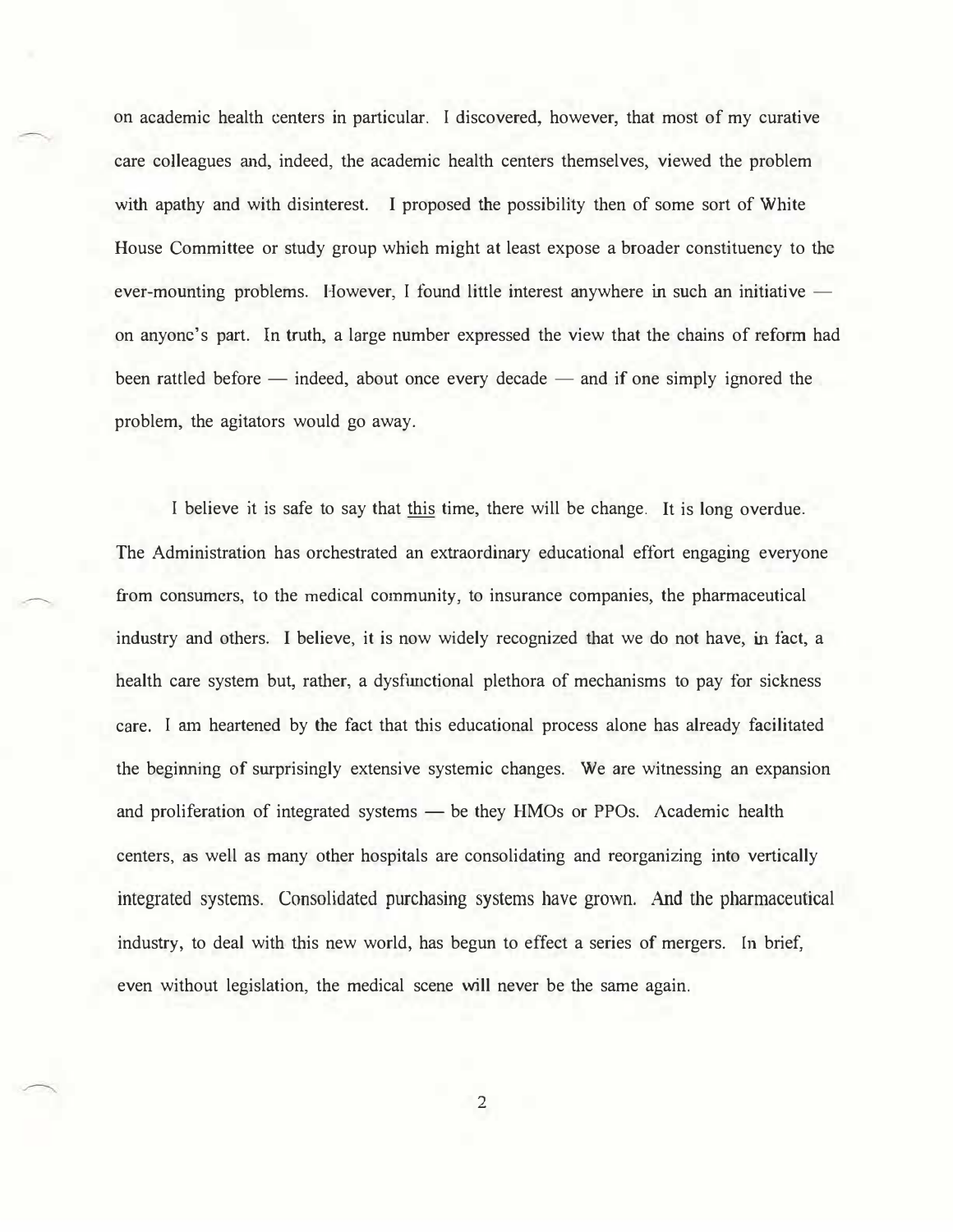But certainly, health care reform legislation will emerge from Congress, although in what form is yet meaningless to speculate upon. Five different committees are each crafting their own versions. The ultimate product will inevitably be a trade-off compromise among all of them. Parenthetically, it has been said that one should not watch legislation being made any more than one should watch a butcher make sausage. That adage is especially relevant today.

The gravity of problems in our so-called health care system results from the fact that we have delayed far too long in addressing these problems and certainly far longer than most other industrial nations. We thus have precious little experience and few home-grown models to examine as we address even the most obvious issues:

- 1. A health system which provides access for medical care to the whole of the population.
- 2. Data collection systems which permit appropriate planning and resource allocation as a dynamic process.
- 3. Systems which permit the continuous monitoring of the health of the population as a whole and the quality of both preventive and sickness care.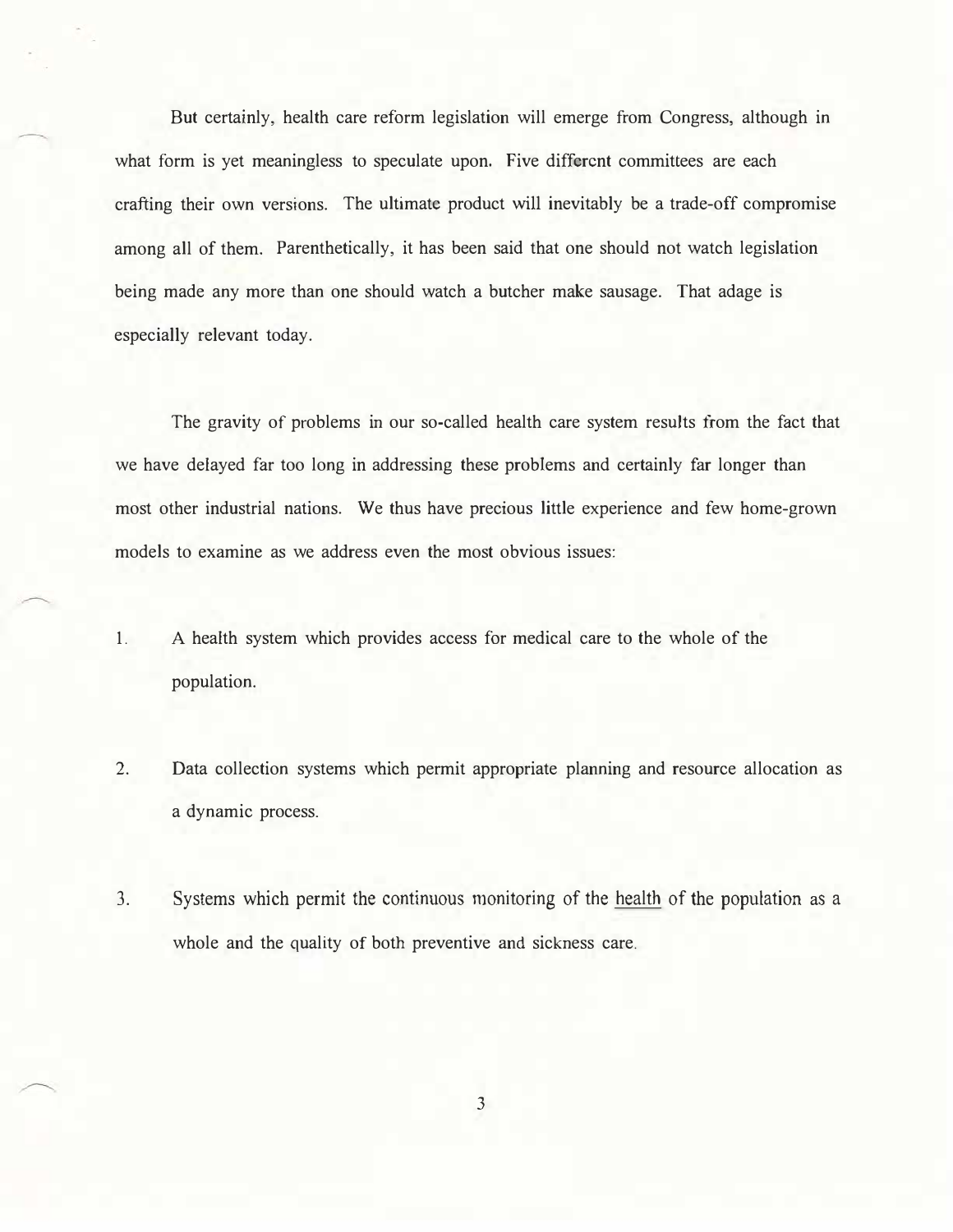4. Mechanisms which permit the fashioning and enforcement of a rational budget  $-$  a far cry from the "cost-plus" payment schemes which now pervade our system.

It would be foolish to anticipate the delivery of a full-blown, fully functional final plan either this year or even next or even 5 years from now, however well-intentioned the architects or, however extensive our economic modelling. We are, after all, talking about revamping an industry which accounts for 15% of our gross national product. Although a dysfunctional structure, it is nevertheless made up of complex, interrelated networks of service providers, payment mechanisms and suppliers involving a host of private sector institutions as well as Federal, state and local governments. Any significant change at any point in such a system inevitably results in rippling changes across the whole of the system, often with unanticipated, sometimes seriously adverse, consequences. Major changes are required but to attempt the totality of needed restructuring as a single step would be folly.

Thus, we must be prepared to engage ourselves in a process of evolutionary change extending indefinitely into the future. And who could be more relevant to that process than public health professionals and the Schools of Public Health. The disciplines most central to the process of creative change you know well — they involve measurement and concern for the health of the population as a whole - epidemiology, health economics, behavioral science, industrial health, biostatistics, health policy. That does not mean that your involvement and that of others in public health is inevitable. The right to so participate will still have to be earned through relevant involvement. That is not inevitable. I personally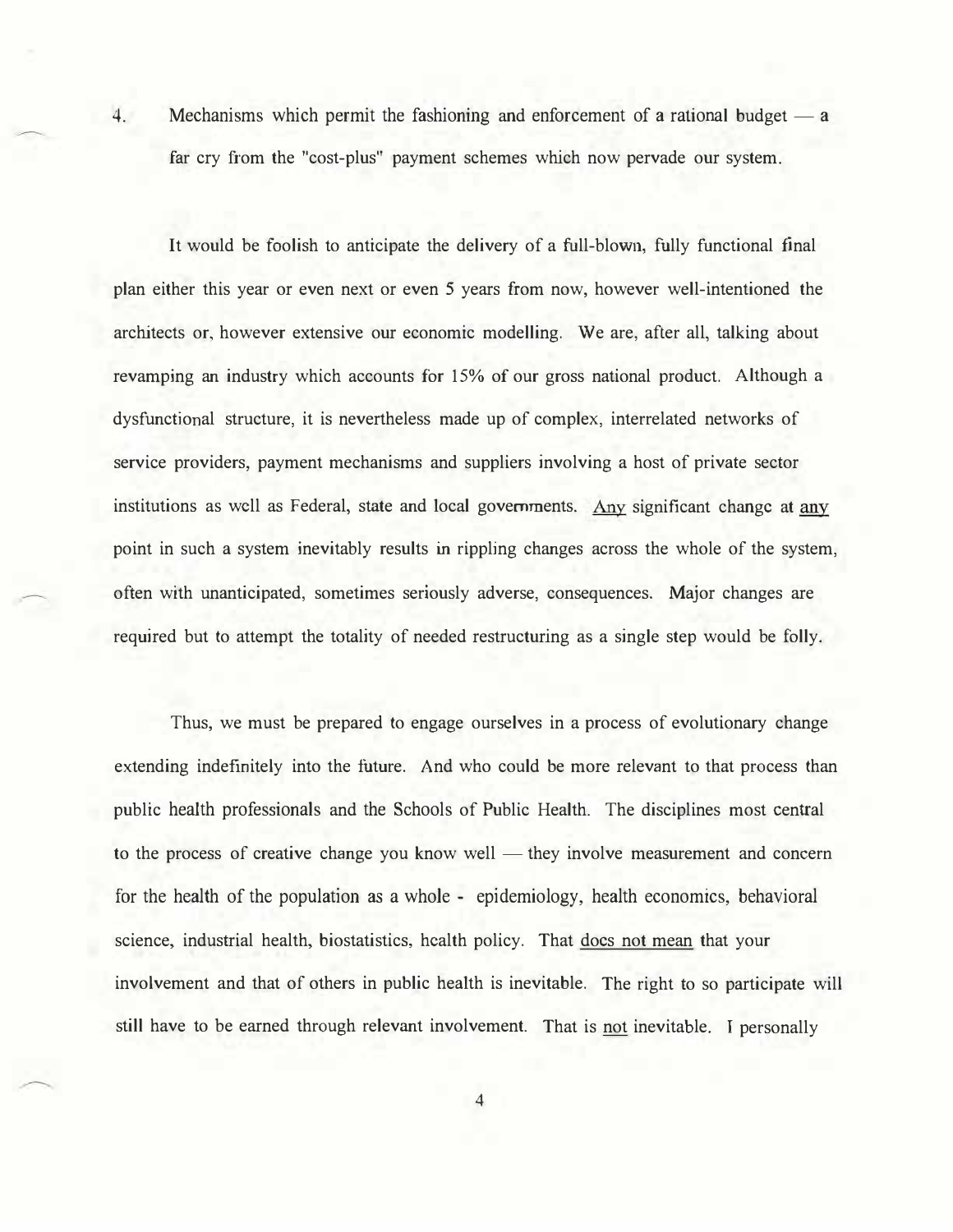recall only too well the creation some years ago of a network of health service research and development centers. Most centers chose to view themselves as detached scholars of the system, as centers for graduate study, not as participant activists. The faculty published marvelous journal articles for each other and talked to each other in all manner of professional meetings. Not surprisingly, they came to be characterized as "precious" and "irrelevant."

Public health initiatives themselves pose a special problem. They are not well appreciated or understood by policy makers outside our own field. In fact, I have been astonished by the innocence of so many of today's health plan architects with respect to public health. Regularly, the question is posed: "If health care (read siclmess care) is provided to everyone, what need is there for public health services?" And, indeed, at points in the current drafting process, the public health initiative has been stricken from the package more than once--although, happily, rescued again.

How does one explain public health? We generally have not done well in our efforts. Personally, I begin by asking the question as to what are the most important disease problems today? And, so the litany  $-$  AIDS, substance abuse, mental health, tobacco, violence, teen-age pregnancy, cancer, heart disease, food poisoning and one could go on from there. What can the best and brightest of our family practitioners, internists, surgeons, radiologists do about these problems? Treat the crack addict after he is addicted, provide obstetrical care to the pregnant teen-ager, offer solace to the patient infected with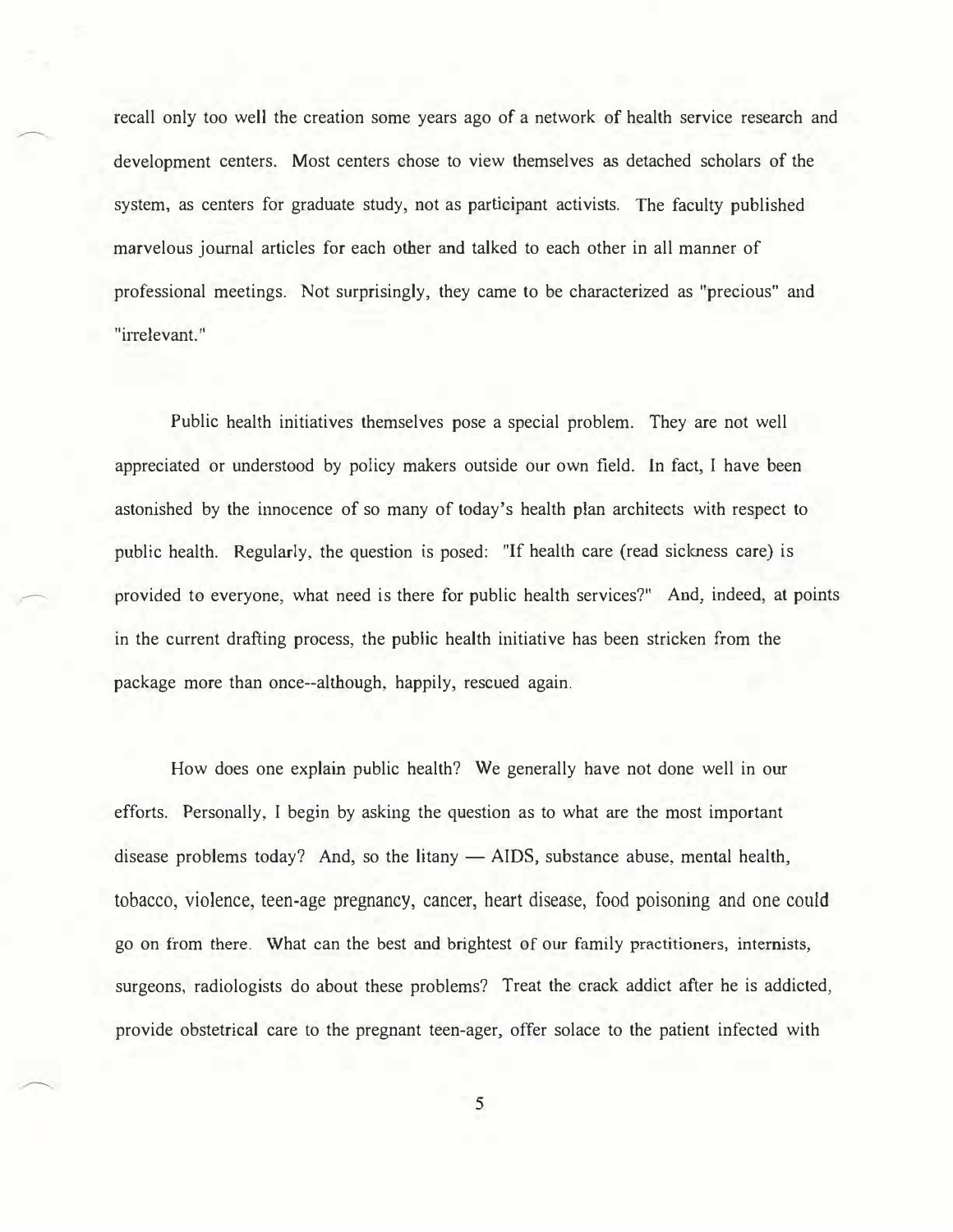HIV, bandage up the gunshot wound in the ER, give chemotherapy to patients, many with preventable cancers or do bypass surgery for cardiac victims who might never have been hospitalized if they bad followed reasonable dietary and exercise regimens. There is no question but that sickness care providers are essential but it becomes apparent as one considers the health of the population that the services they provide are often limited and far too late.

The challenge now to you as graduates and, indeed, to the entire public health community is to actively intrude yourselves into the heart of the health policy and planning exercise. During the course of my professional life, it has seemed to me that public health has too often remained peripheral to the central debates, whether in policy formulation or resource allocation. I don't believe this is inevitable or intrinsic to public health, although some believe it is. And I look to the biomedical research enterprise for inspiration. Over a period of just 40 years, we have transformed our biomedical research establishment to the point today where it is the envy of the world  $-$  an elaborate, well-integrated engine which extends from basic bench science through clinical research to medical application. As the IOM study has so thoroughly documented, public health is, in contrast, a disjointed, often unrelated, set of separate initiatives, operated by a whole variety of different institutions underfunded, understaffed and poorly coordinated. Many academic institutions seem to be on a different planet from their own state and local health departments which, in turn, seem often to be at swords points with each other and the Federal government.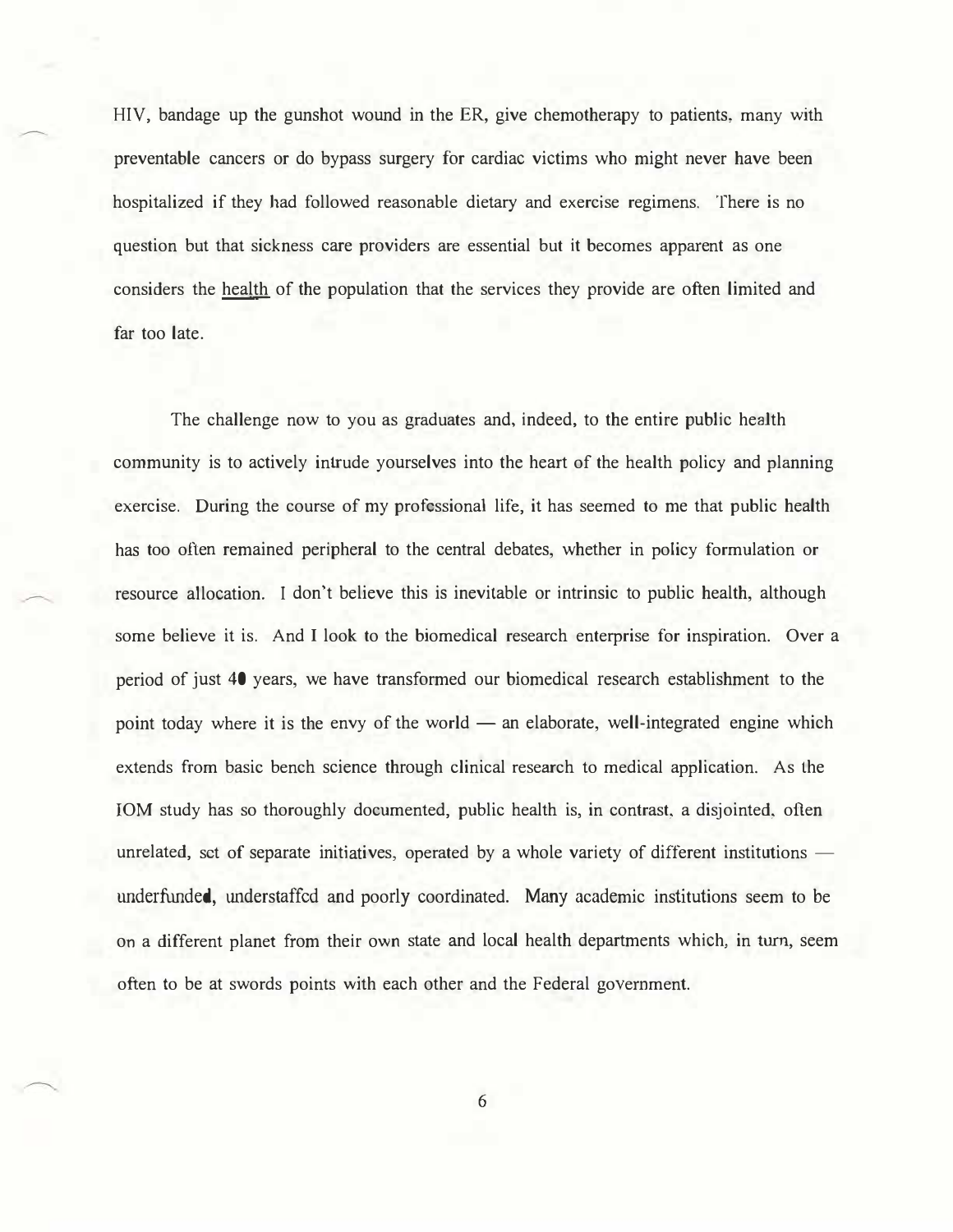I have wondered if the history of development of our biomedical research enterprise might not have relevant lessons to public health. At the hub of our research enterprise and effectively serving as its engine is a National Institutes of Health which perceives itself and is perceived by others to be effectively an orchestrator of a national system. All manner of outside experts are regularly convened to decide on research and training programs, on appropriate clinical experimentation and its application in some 20,000 public and private institutions dispersed across the country. Nearly 90% of its budget is utilized in extramural endeavors. It measures its success in terms of the health of the national enterprise  $-$  not simply the productivity and creativity of its own scientists.

Most of the institutions to which it provides funds embrace a broad agenda of activities extending from work at the bench through its application to patients, and, indeed, research funds are supplemented by substantial revenues from such as Medicare, Medicaid, state and local funds which permit them to serve as integrated teaching, research and practice centers.

Suppose that we had a Federal institution comparable to NIH whose primary mission and measure of success was the development and performance of our national public health enterprise be it private or public institutions or state or local governments. Comparable to NIH, it could draw heavily on expertise from all relevant sectors in planning and implementing its program and, like NIH, its budget might be divided say, 90% for extramural programs and 10% for intramural.